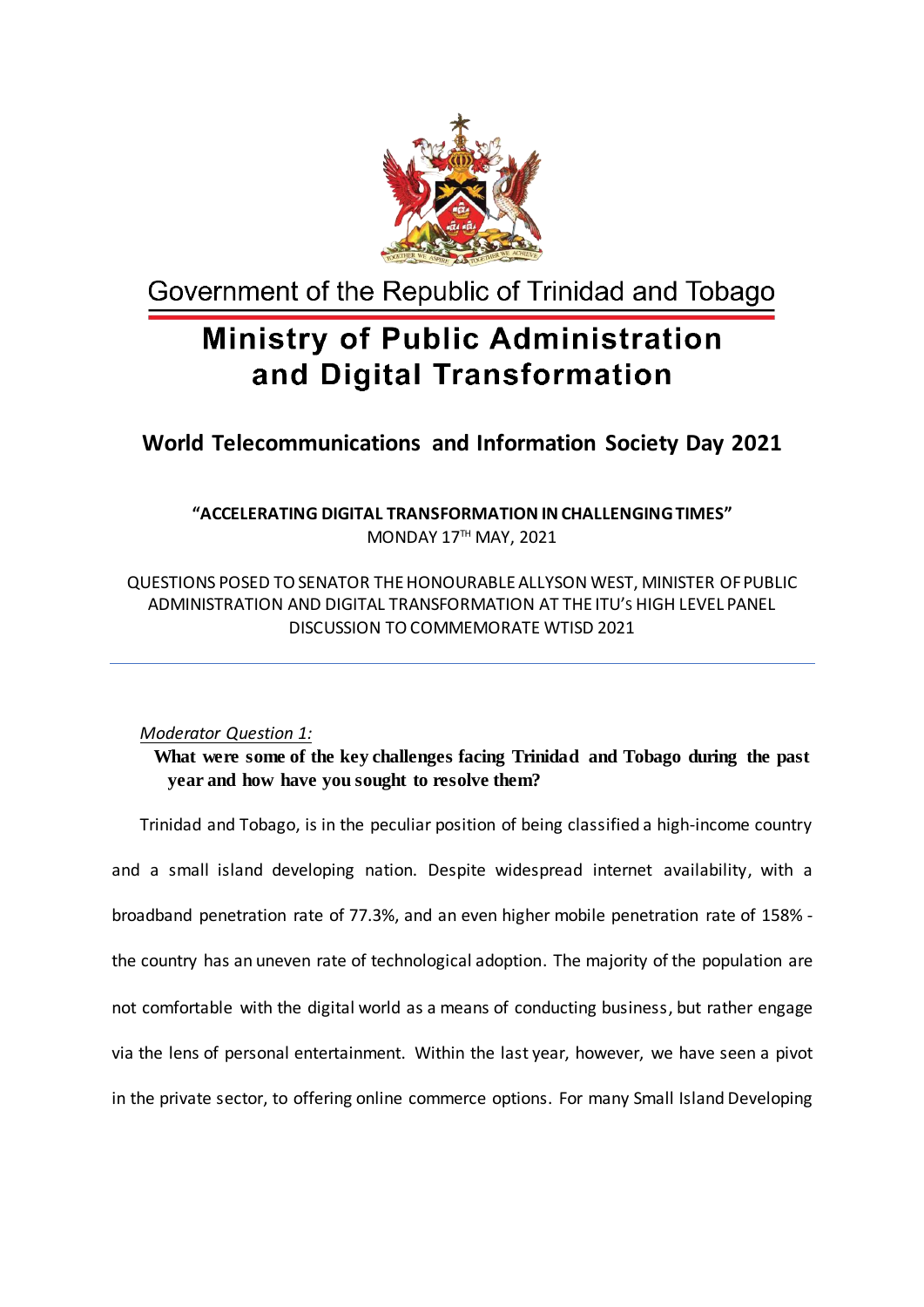States, the challenge isrooted in coordination and administration as opposed to the adoption of technology.

In the government sector, we still have too many processes that are traditionally manual and paper based. Government's focus has been centred on **Digitising records** and **Business Process Re-engineering** to allow for digital services. However, given the ongoing pandemic, getting traction on these initiatives are a significant challenge for Trinidad and Tobago. The priority of the government is first and foremost on the well-being of our citizens. We must safeguard our people from the ravages of this disease, whilst ensuring service continuity.

In 2020, the GORTT moved to encourage and adopt a model of flexible working. However, many government agencies did not and still do not have access to files and documents remotely. As such, one of our pivotal initiatives has been the development of **Enterprise Document Management Solutions** which can be rolled out across all our Ministries, Departments and Agencies. It is hoped that this will result in significant economic savings as previously, each department and agency developed its own ICT agenda. By transitioning to **a centralised model of data governance** we can expect a significant return on our ICT investments.

Our **National ICT Plan - Blueprint** outlines a strategic and cohesive approach to digital transformation and we all recognise that Digital Transformation is multi-faceted. While technology is widely available, the greater challenge is change management and user adoption. The government is designing a **Digital Skills Training Programme** to ensure our staff has the necessary tools to work in a digital environment. Our senior Public Servants hold a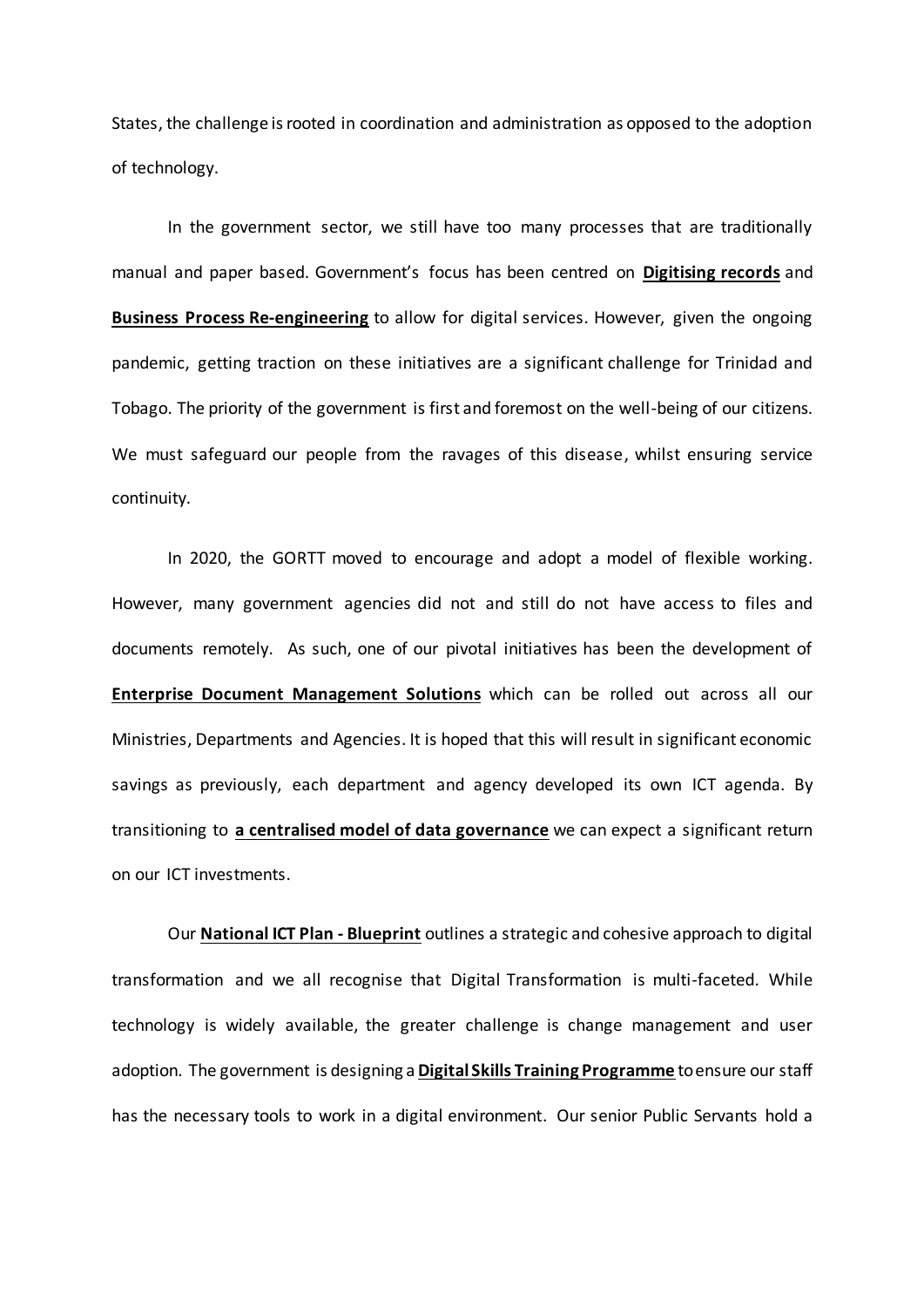wealth of institutional knowledge and we are resolved to ensure that as we move forward, **none are left behind** and we are committed to digital equity.

Specific interventions are needed to train persons to manage a hybrid work force i.e., blended offices where some persons work remotely and others are in office. It requires a significant shift in management styles to focus on performance rather than traditional standards. In this respect, we are rolling out a revamped **Public Sector Performance Management System** which will allow for these new working arrangements and provide guidance and performance metrics.

To this end, we are also examining the administrative processes, to increase efficiencies and reduce redundancies. With the introduction of our **Digital ID Programme**, we will eventually eliminate the need for citizens to present multiple forms of ID or present in person in order to access government services. Even as we attempt to streamline and digitise these services, we are in the process of upgrading existing legislation to allow digital transactions to be legally recognised and binding. While much of this is covered in our existing **Electronic Transactions Act,** there are still areas which must be amended and proclaimed for us to have the maximum benefit of a digital society.

Remote working in itself requires government and the private sector to invest significantly in ICTs as staff need access to devices, and the country as whole must invest in **ICT infrastructure upgrades**. We have been working assiduously with ISPs to enhance their services and ensure reliable connectivity across our islands. Government has also **removed taxes on the importation of computing devices** and incentivised digitisation and the ICT economy with a tax allowance set at 150% at a cap of \$3million dollars to tech start-ups and businesses that provide technology solutions.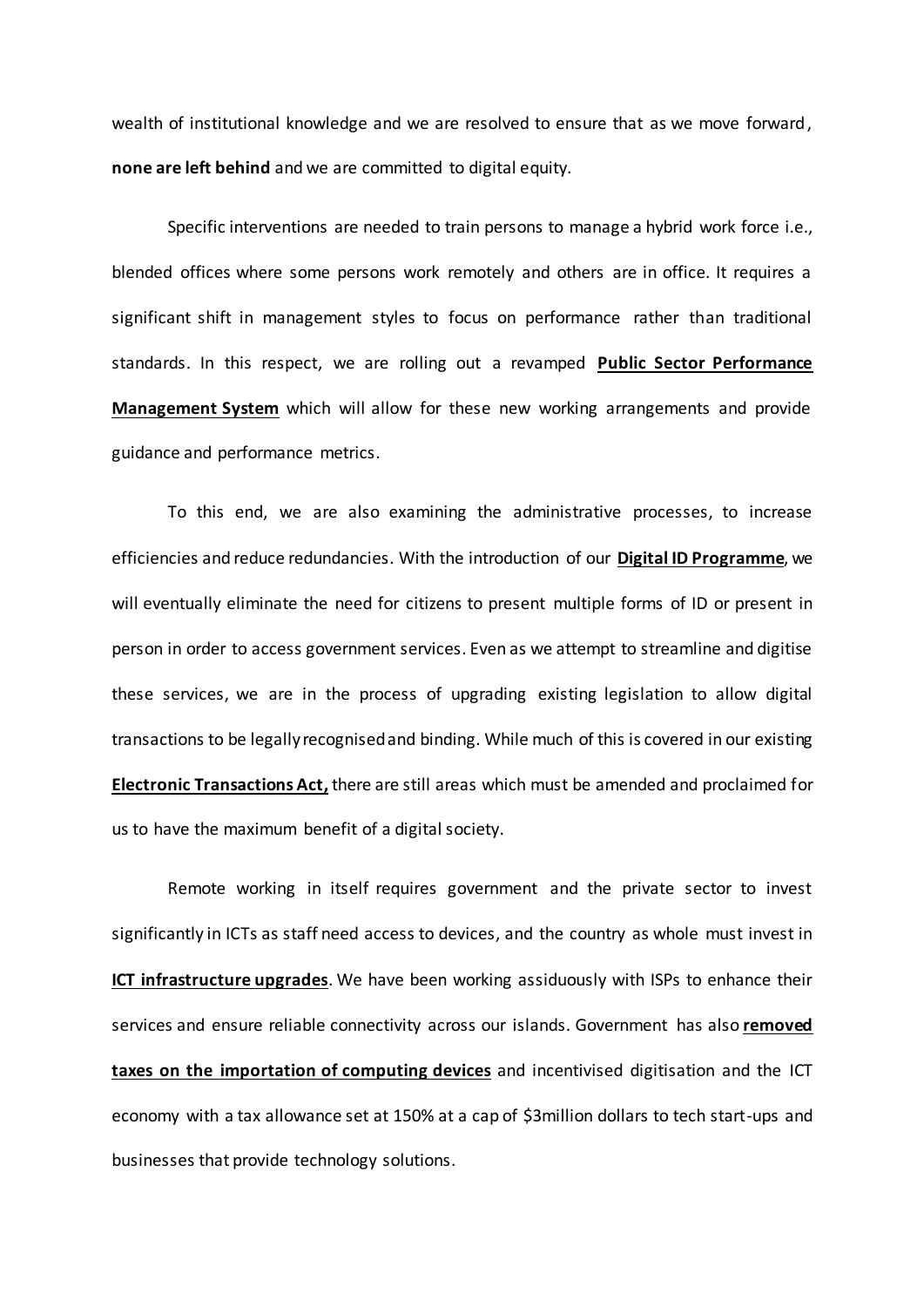#### **Moderator Follow up Question:**

## *Given the constraints on your resources how has GORTT adapted your Digital Transformation Strategy?*

In the past, a lack of evidence-based decision-making has led to conflicting ideas on where to allocate resources for maximum impact. Currently, the Telecommunications Authority of Trinidad and Tobago (TATT) is conducting a **Digital Inclusion Survey**; approximately 6000 households will be surveyed from various communities in the country. The information collected from this survey will be used to inform public policy related to improving ICT access in key areas and to address issues affecting population groups at risk of being digitally excluded. TATT also administers the Universal Service Fund and this survey

-which is usually conducted every three years - will guide our capital investments moving forward.

The CARICOM region is a relatively small population pool with about eighteen million inhabitants. **Disaster Risk Management** and the continued inherent risks of our geography with respect to earthquakes and volcanoes, and seasonal hurricanes, means that historically resources are often diverted to survival rather than development and innovation. This situation has been exacerbated by COVID 19 and the stymied access to vaccines, which has impeded our return to normalcy.

Trinidad and Tobago, is a fraction of the Caribbean community with just over 1.3 million citizens. We do not have a large pool of human resources with the technical skills and